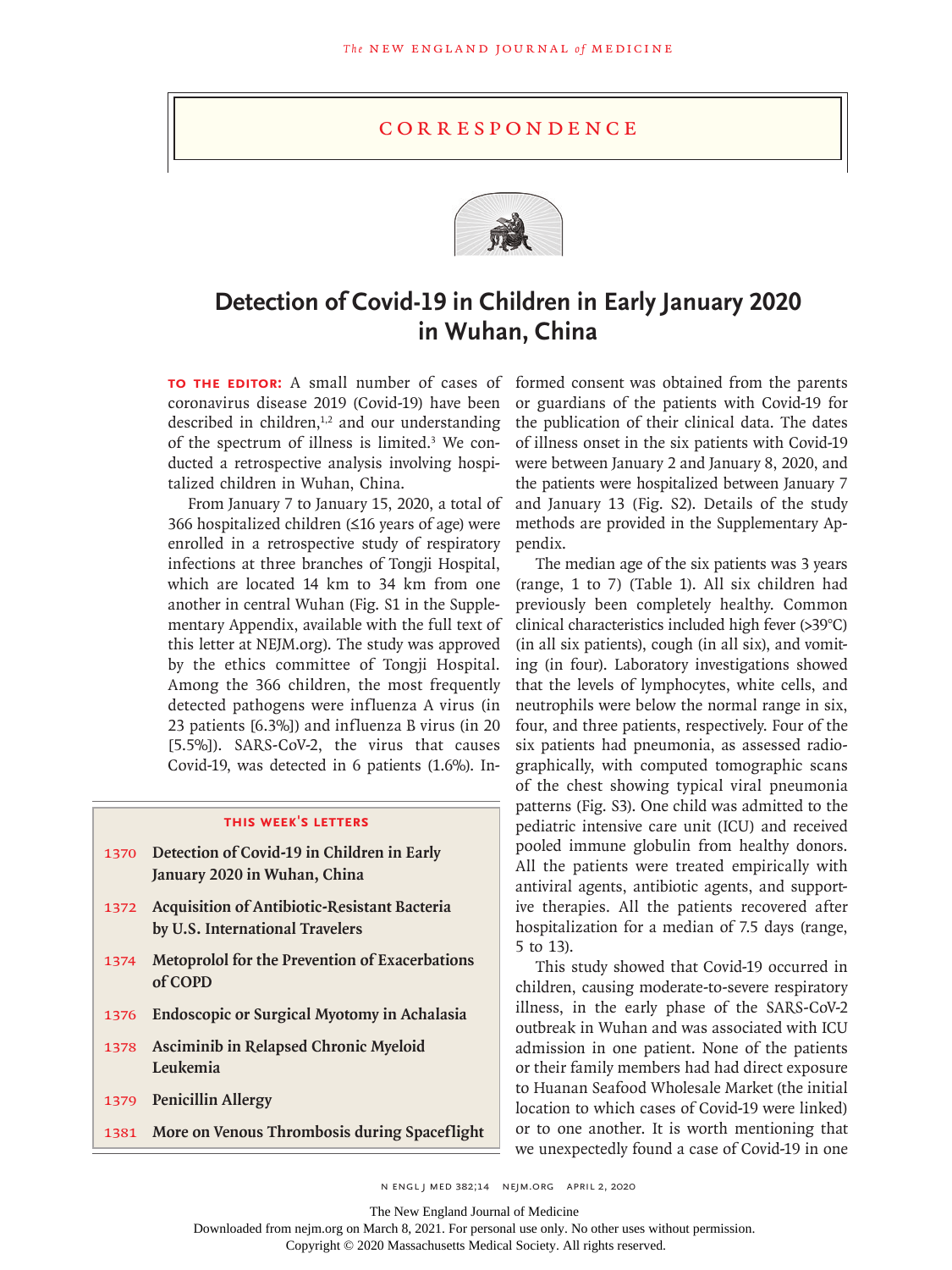| Table 1. Summary of the Clinical Characteristics of Six Children with Covid-19.* |                                                    |                |                                 |                                 |                                 |                |
|----------------------------------------------------------------------------------|----------------------------------------------------|----------------|---------------------------------|---------------------------------|---------------------------------|----------------|
| Characteristic                                                                   | Patient 1                                          | Patient 2      | Patient 3                       | Patient 4                       | Patient 5                       | Patient 6      |
| Age (yr)                                                                         | $\overline{3}$                                     | $\overline{7}$ | $\overline{3}$                  | 1                               | $\overline{3}$                  | $\overline{4}$ |
| Sex                                                                              | Female                                             | Female         | Female                          | Male                            | Female                          | Male           |
| CT findings                                                                      | Patchy ground-<br>glass opacities<br>in both lungs | <b>NA</b>      | Patchy shadows<br>in both lungs | Patchy shadows<br>in both lungs | Patchy shadows<br>in both lungs | Normal         |
| Treatments                                                                       |                                                    |                |                                 |                                 |                                 |                |
| Ribavirin                                                                        | Yes                                                | <b>No</b>      | <b>No</b>                       | <b>No</b>                       | <b>No</b>                       | Yes            |
| Oseltamivir                                                                      | Yes                                                | Yes            | Yes                             | Yes                             | Yes                             | Yes            |
| Glucocorticoids                                                                  | Yes                                                | <b>No</b>      | Yes                             | Yes                             | Yes                             | <b>No</b>      |
| Supplemental oxygen                                                              | Yes                                                | <b>No</b>      | <b>No</b>                       | <b>No</b>                       | <b>No</b>                       | <b>No</b>      |
| Intravenous immune globulin                                                      | Yes                                                | <b>No</b>      | <b>No</b>                       | <b>No</b>                       | <b>No</b>                       | <b>No</b>      |
| Clinical course                                                                  |                                                    |                |                                 |                                 |                                 |                |
| ICU admission                                                                    | Yes                                                | <b>No</b>      | <b>No</b>                       | <b>No</b>                       | <b>No</b>                       | <b>No</b>      |
| Duration of fever (days)                                                         | 11                                                 | 3              | 7                               | 6                               | $\overline{4}$                  | 6              |
| Duration of hospitalization<br>(days)                                            | 13                                                 | $\overline{7}$ | $\overline{7}$                  | 5                               | 10                              | 8              |
| City of residence                                                                | Wuhan                                              | Wuhan          | Huangshi                        | Wuhan                           | Wuhan                           | Wuhan          |

Fudan University Shanghai, China Peng Wu, Ph.D. University of Hong Kong Hong Kong, China Bo Zhang, M.Sc.

\* Covid-19 denotes coronavirus disease 2019, CT computed tomography, ICU intensive care unit, and NA not available.

patient (Patient 3) who resided outside Wuhan; Jiaxin Zhou, M.D. this patient had illness onset on January 2, 2020. The patient and her family were residents of the Yangxin area of Huangshi and had not traveled outside the city in the month before illness onset. We have not identified the source of infection for this patient. Our findings indicate that SARS-CoV-2 infections in children were occurring early in the epidemic.4 Lei You, M.Sc.

Weiyong Liu, Ph.D. Tongji Hospital of Huazhong University of Science and Technology Wuhan, China Qi Zhang, Ph.D. Wuhan University Wuhan, China Junbo Chen, Ph.D. Fudan University Shanghai, China Rong Xiang, Ph.D. Central South University Changsha, China Huijuan Song, M.Sc. Sainan Shu, M.D. Ling Chen, M.D. Tongji Hospital of Huazhong University of Science and Technology Wuhan, China Lu Liang, M.D. Sichuan University Chengdu, China Yanjun Lu, Ph.D. Liming Xia, M.D. Lu Huang, M.D. Tongji Hospital of Huazhong University of Science and Technology Wuhan, China Yang Yang, Ph.D. Fang Liu, Ph.D. Wuhan University Wuhan, China Malcolm G. Semple, Ph.D., B.M., B.Ch. University of Liverpool Liverpool, United Kingdom Benjamin J. Cowling, Ph.D. University of Hong Kong Hong Kong, China Ke Lan, M.D., Ph.D. Wuhan University Wuhan, China klan@whu.edu.cn

n engl j med 382;14 nejm.org April 2, 2020

The New England Journal of Medicine

Downloaded from nejm.org on March 8, 2021. For personal use only. No other uses without permission. Copyright © 2020 Massachusetts Medical Society. All rights reserved.